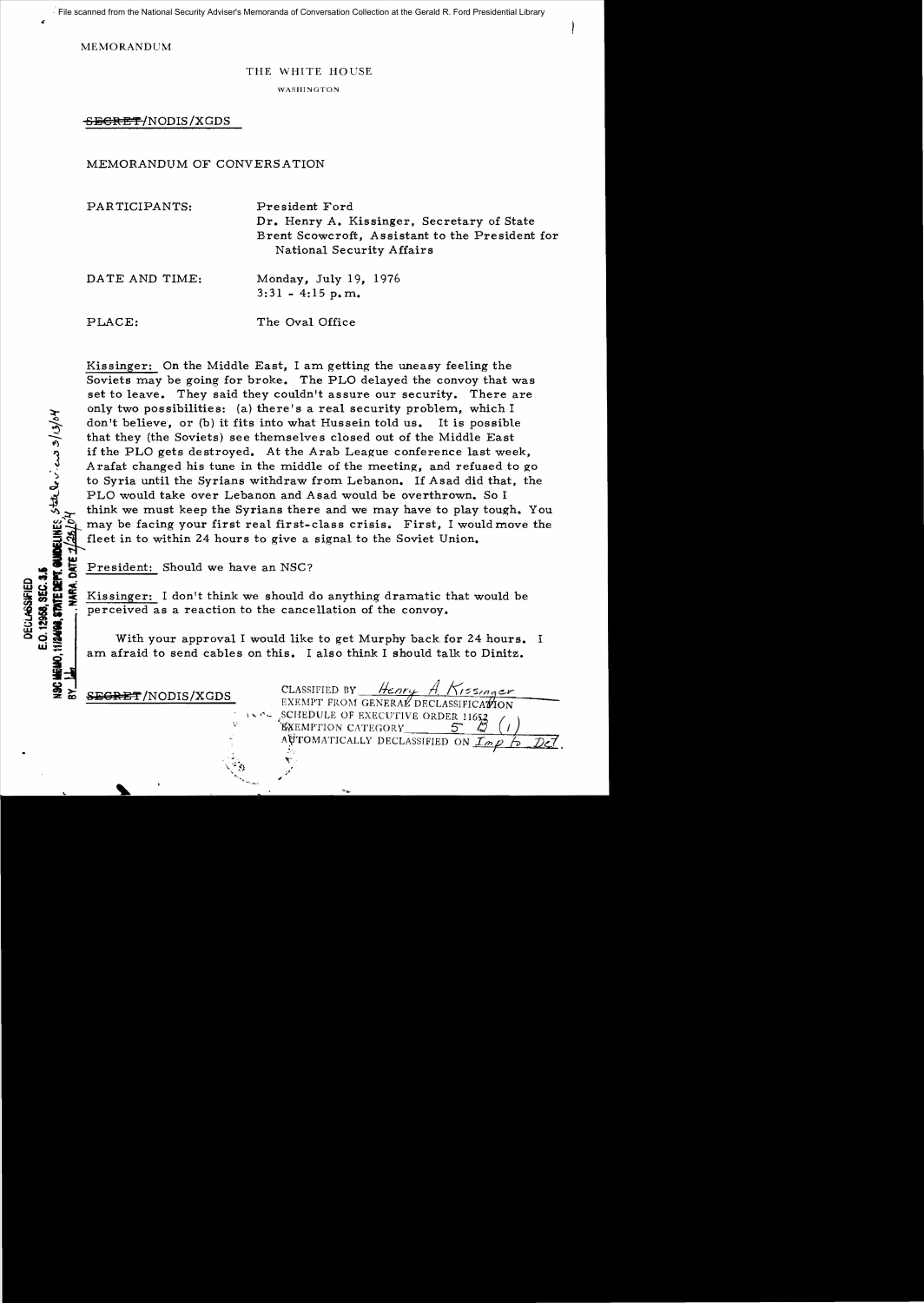$\mathcal{A}$ 

President: I agree completely with that.

Kissinger: The main thing is to keep the Syrians from withdrawing.

The damned Christians won't let the airport open for us. Maybe we should have the Israelis tell the Christians they better cooperate or we will shut off their re supply.

[Discussion about general Lebanese situation and the two airfields being built in South Lebanon.]

[Discussion of the system of the NSC intermediate committees- WSAG, SRG, etc.]

At the NSC on Wednesday, we should outline the Lebanese situation.

President: I definitely agree. And I could say if there is a crisis we should use the WSAG.

Kissinger: We don't need a SALT meeting this week.

Scowcroft: I think we should, just for the President to say he wants a SALT treaty and expects everyone to focus on the national interest.

President: Let's spend about half the time on each.

Kissinger: I am going to the West Coast this week. I will discuss Japan and Far East policy.

[Discussed Bohemian Grove security.]

Leone is very upset about Carter saying he could live with the Communists. in the government. I think we should get the word to Carter.

Scowcroft: Bush is planning to brief Carter on Wednesday. He could show him the Leone cable.

Kissinger: Can we see the Bush briefing for Carter? And I am worried about the NID [National Intelligence Daily], which still goes up to the Hill. [Further discussion] The only other item I have is Graham Martin. [Discussed pros and cons of Senate confirmation for Martin.]

President: That is a tough one. Let me think ot over for 24 hours.

## SECRET/NODIS/XGDS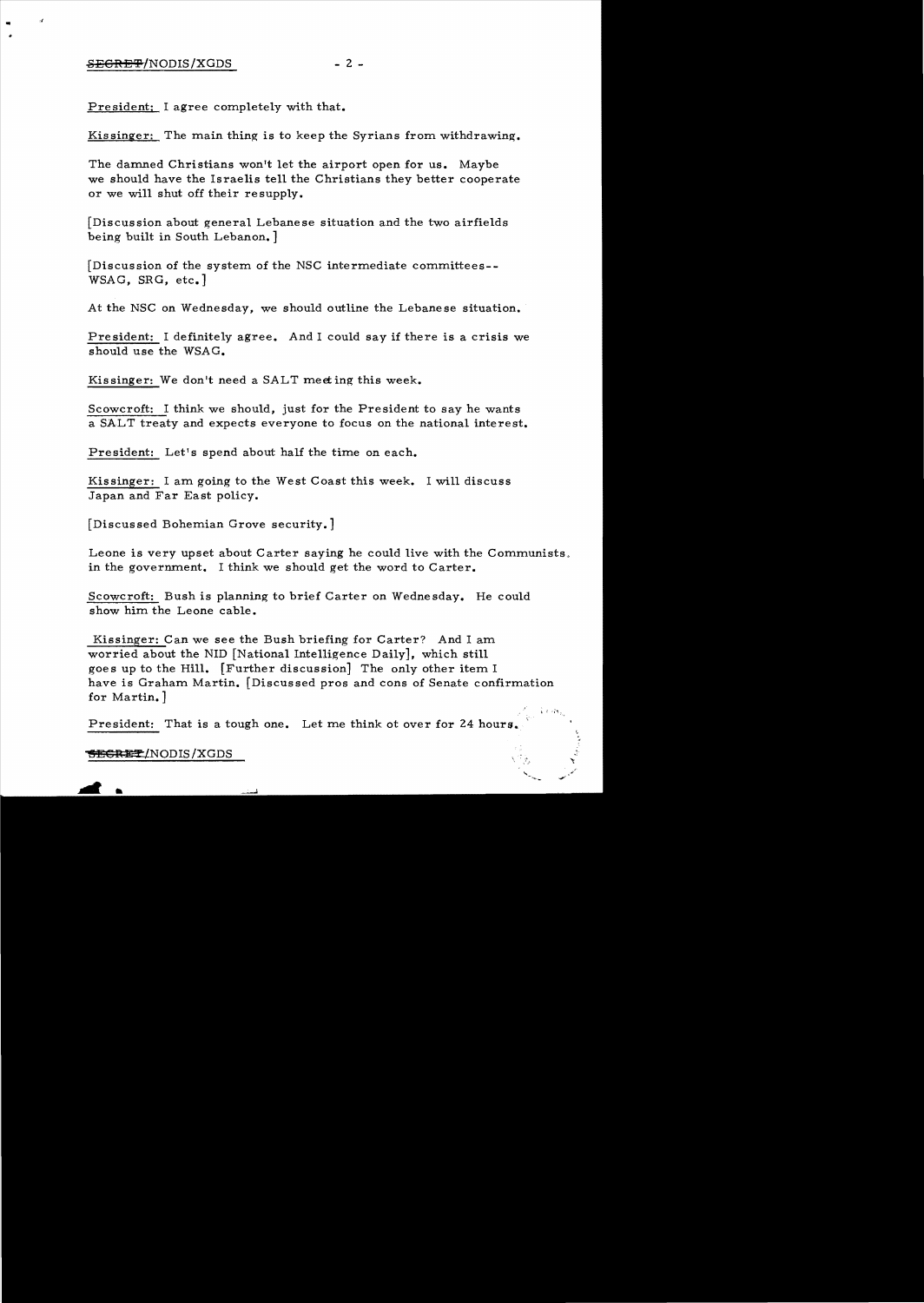$P/K$   $\cup$ 17 July 76

 $3:31 - 4:5$  p.m.

K. One ME, Spetting c emency futing Schonay be going for broke. The PGO delayed course, only 2 possebibitics; (a) a cent semints puts, which & have latine or (b) it fats in to cohort A ussein told us It point that they see themselves weredout of c 1x E if they a 120 gets destroyed. Ot A.L. coupled week, any it chompel his time in comidable of a borty, upwar to go to Syria tel Syrias w/chur from Libenson. If had ascel hid that PhO crowld take aver + asced and be cruthering So, I think we would huge Syring this can many hunts play tough. You may be paing journe, et réal, et clus crisis. Frist, Iwould were a flut in the 4 hrs to prime a surport to a SU. P Showland have an NSC K. I don't think we should do anything churchie that would be perceived as reaction to a cause of c Commons. Wil spon approved I mould the like to get Unighty bats for 24 bis. Som aprend to seen cathoon this.<br>I also think solund talk to Divity. P 2 ce per impletity w/ that K. He main thing is to help a System of changing. The downed Christine wont to carryist gan for ero. May be an showed home I tell a Christian they bester anger we will short of their resempty. (Reservation about quil believere est and Osesinssel a beatchemen je NSC internection contes  $[LeSAC, It]$ at = 1US < on w ed., we should anthine a helament **DECLASAN'IE E.O. 12058, SEC. 3.5** 

**MO, HAMOS, STATEDETT. GUIDELINES** State levieur 3/23/04<br>A NAMA DATE 7/28/04